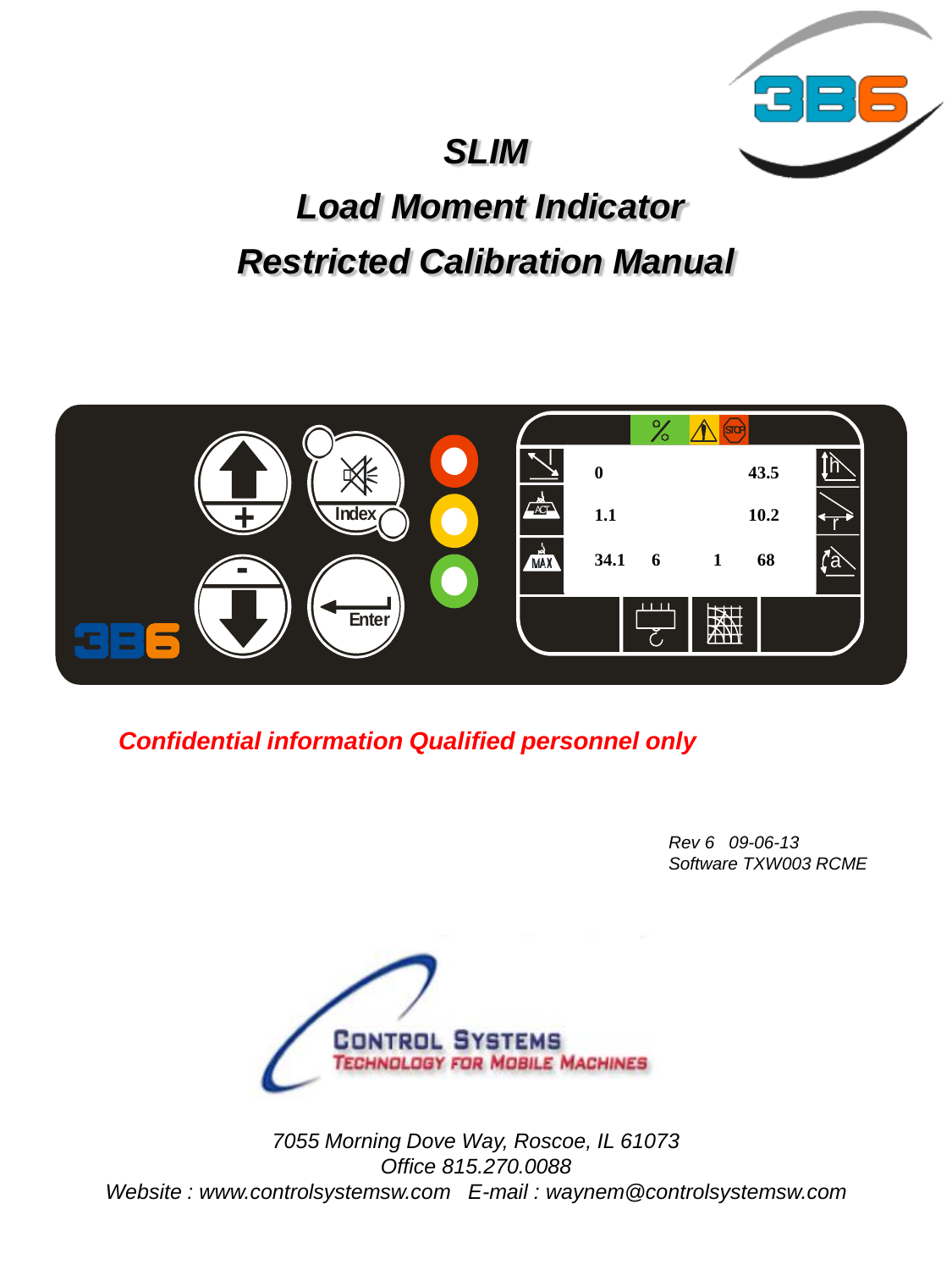#### *Introduction*

#### *WARNING*

*The SLIM system is an LMI, with Range limiting features.*

*The system should be checked for the shutoff functions prior to programming the Operating mode and confirming by trying to move the boom functions to ensure the shutoff is disabled.* 

*A full check confirming all features on the system are functioning properly prior to lifting any loads!*

*To obtain the optimum performance from this system we recommend that you read and understand this manual before using the system.*

### *WARNING*

*For proper use of the system, carefully read and understand this page.*

*MAINTENANCE The SLIM system power cable must be disconnected when welding, battery replacement, charging or jump starting the battery. Failure to comply will result in serious damage to the system.*

*MACHINE WASHING If washing the machine with a high pressure power washer, you must protect all the system components from direct spraying to avoid damage to the components.*

*Failure to comply with the above warnings will result in voiding the warranty!*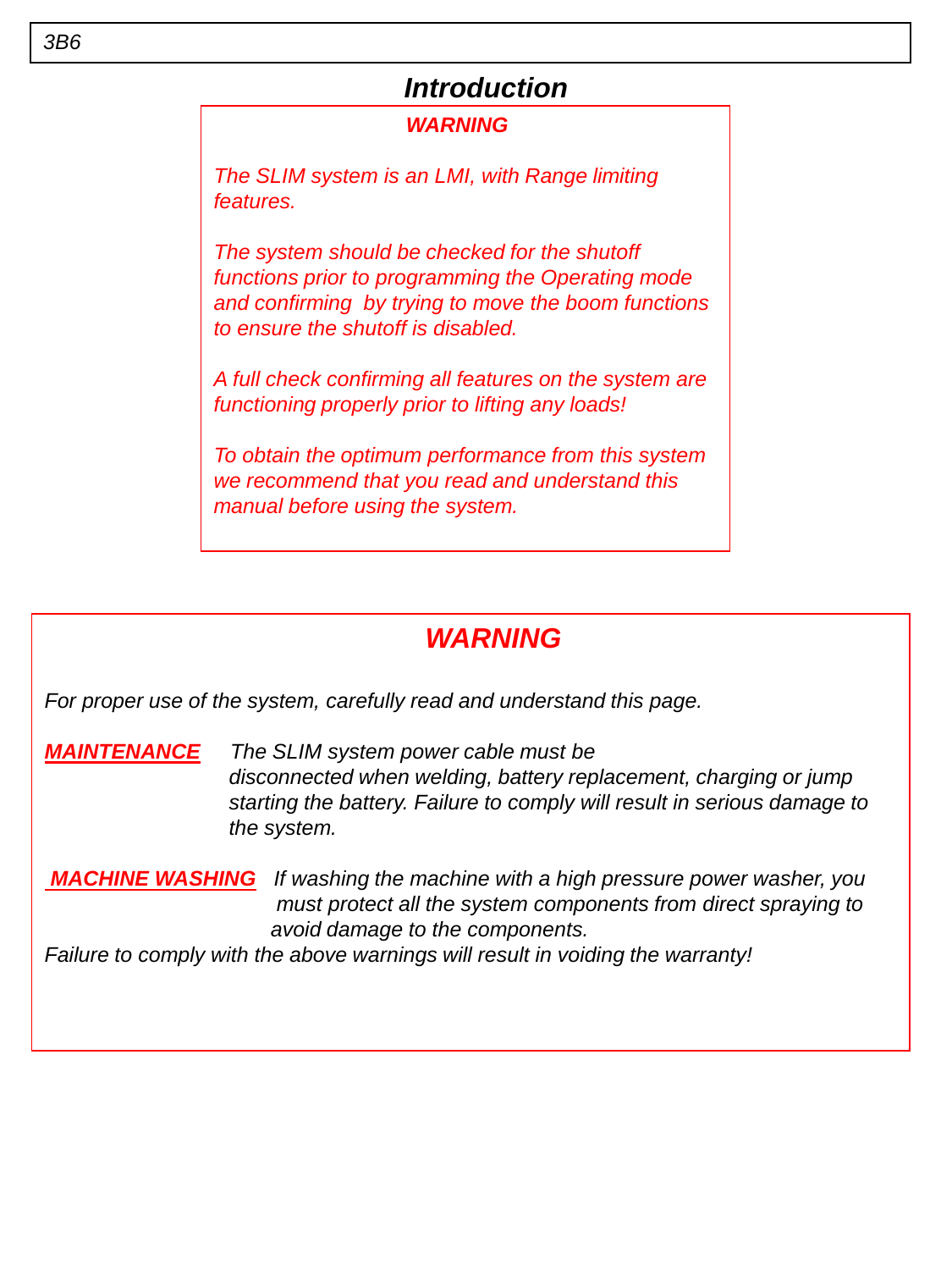#### *WARRANTY*

*THERE ARE NO WARRANTIES, EXPRESSED OR IMPLIED, MADE BY EITHER THE DISTRIBUTOR OR THE MANUFACTURER ON NEW 3B6 SYSTEMS AND COMPONENTS, EXCEPT THE MANUFACTURER'S WARRANTY AGAINST DEFECTS, MATERIAL AND WORKMANSHIP SET OUT BELOW.*

#### *NEW EQUIPMENT WARRANTY*

*"The manufacturer warrants each new product made by the manufacturer to be free from defects in material and workmanship, its obligation and liability under this warranty being limited to replacing free of charge at its factory any part proving defective under normal use and service within twelve (12) months from the date of initial sale, providing the product is on record with the manufacturer as being installed by the distributor. If the product is not on record as being installed by the distributor, the manufacturer will consider the date of shipment from the factory as the date of initial sale. This warranty is in lieu of all other warranties, expressed or implied and the obligation and liability of the manufacturer under this warranty shall not include any transportation or other charges or the cost of installation or any liability for direct, indirect or consequential damages or delay resulting from the defect. Any operation beyond rated capacity or the improper use of the product or the substitution upon it of parts not approved by the manufacturer shall void this warranty. This warranty covers only the products of 3B6. The products of other manufacturers are covered only by such warranties as made by their manufacturers.*

*THIS WARRANTY IS EXPRESSLY IN LIEU OF ANY OTHER WARRANTIES, EXPRESSED OR IMPLIED, INCLUDING ANY IMPLIED WARRANTY OF MERCHANTABILITY OR FITNESS FOR A PARTICULAR PURPOSE, AND OF ANY OTHER OBLIGATIONS OR LIABILITY OF THE PART OF THE MANUFACTURER, AND 3B6 NEITHER ASSUMES NOR AUTHORIZES ANY OTHER PERSON TO ASSUME FOR IT ANY OTHER LIABILITY IN CONNECTION WITH SUCH EQUIPMENT.*

*3B6*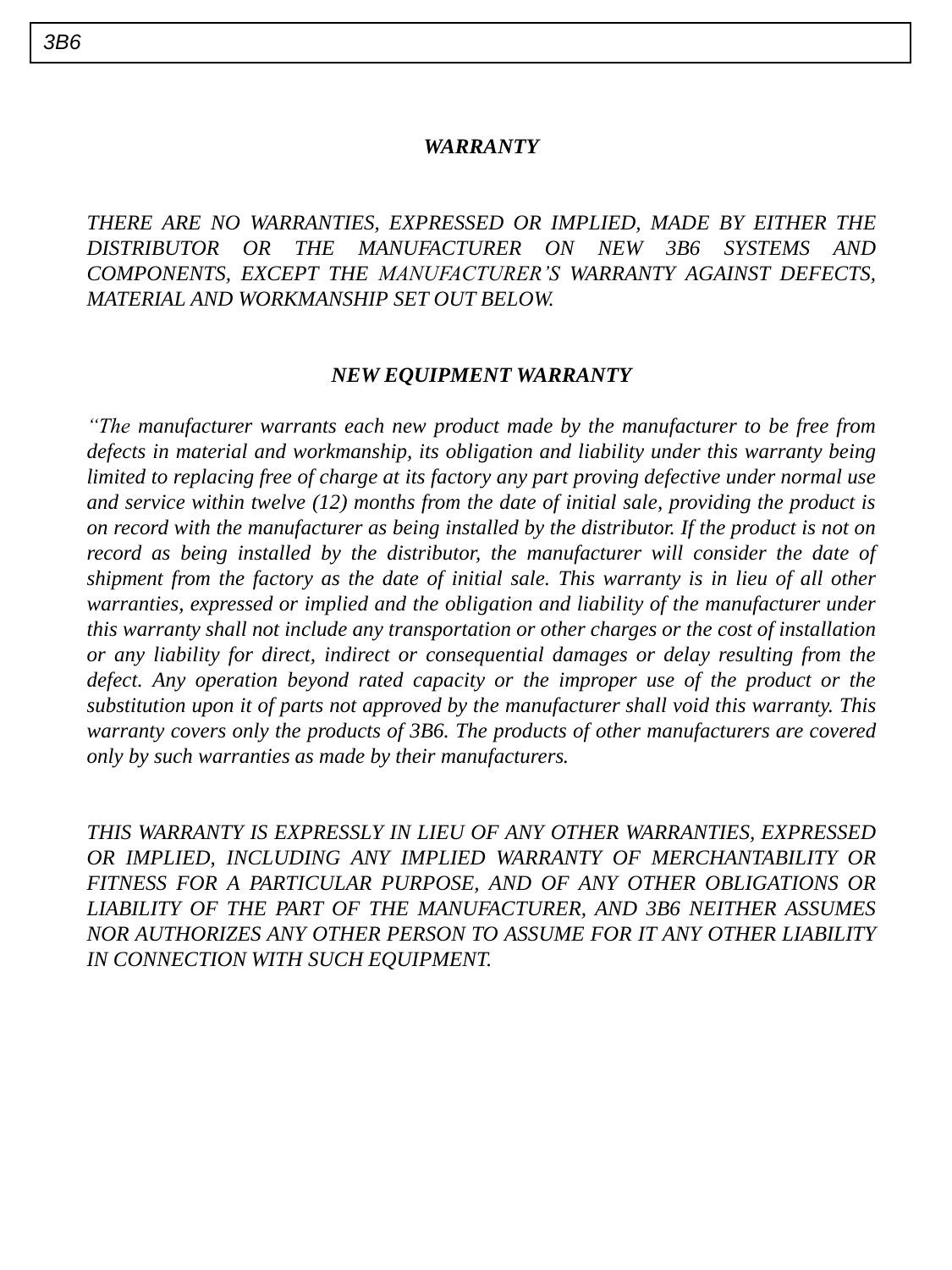## *Table of Contents*

| System Layout                       | Page 5     |
|-------------------------------------|------------|
| <b>System Components</b>            | Page 6     |
| <b>SLIM Display</b>                 | Page 7-8   |
| Cable reel set-Up                   | Page 9     |
| <b>System Password</b>              | Page 10-11 |
| <b>Calibration Min Angle/Length</b> | Page 12    |
| Calibration Max Angle/Length        | Page 13    |
| <b>Calibration Save</b>             | Page 14    |
| <b>Calibration Rotation</b>         | Page 15-17 |
| Wiring Diagram                      | Page 18    |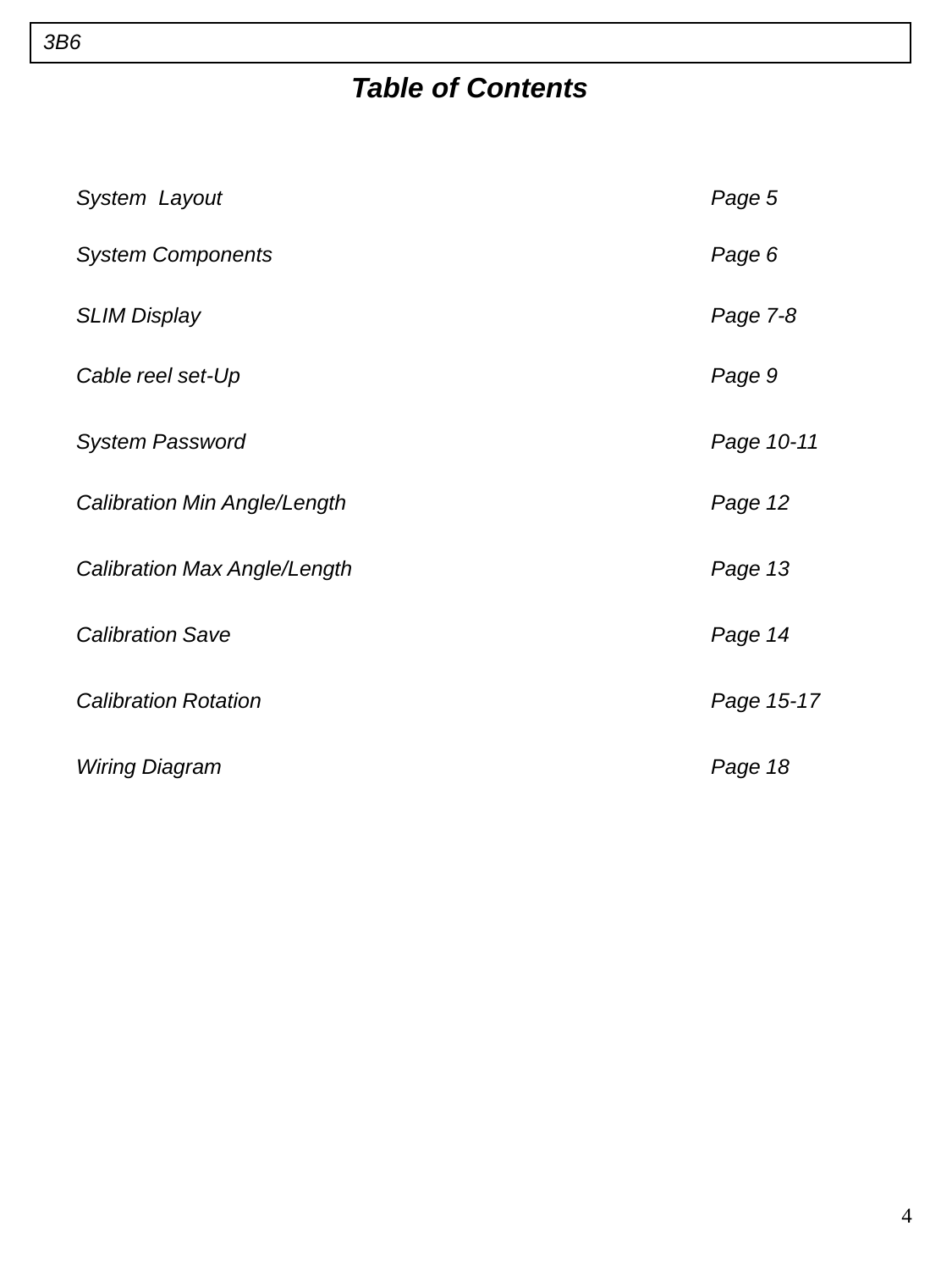#### *System Layout*

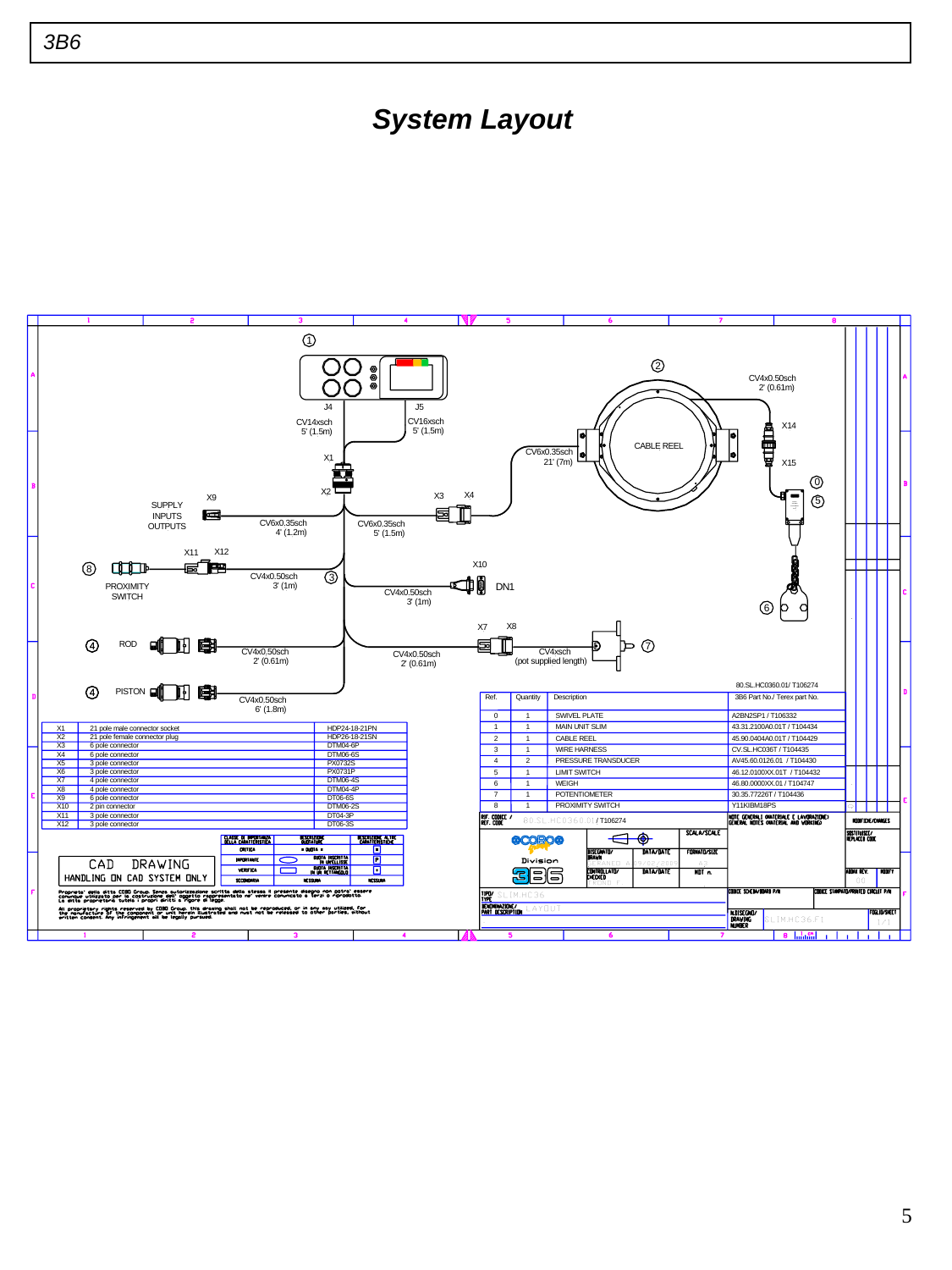### *System Components*



*Slew potentiometer Located inside center area of turret*



*Main wire harness Located inside turret area*



*Rod side located inside turret area*

*Piston side located on top of the cylinder*

*Pressure Sensors*

*arm*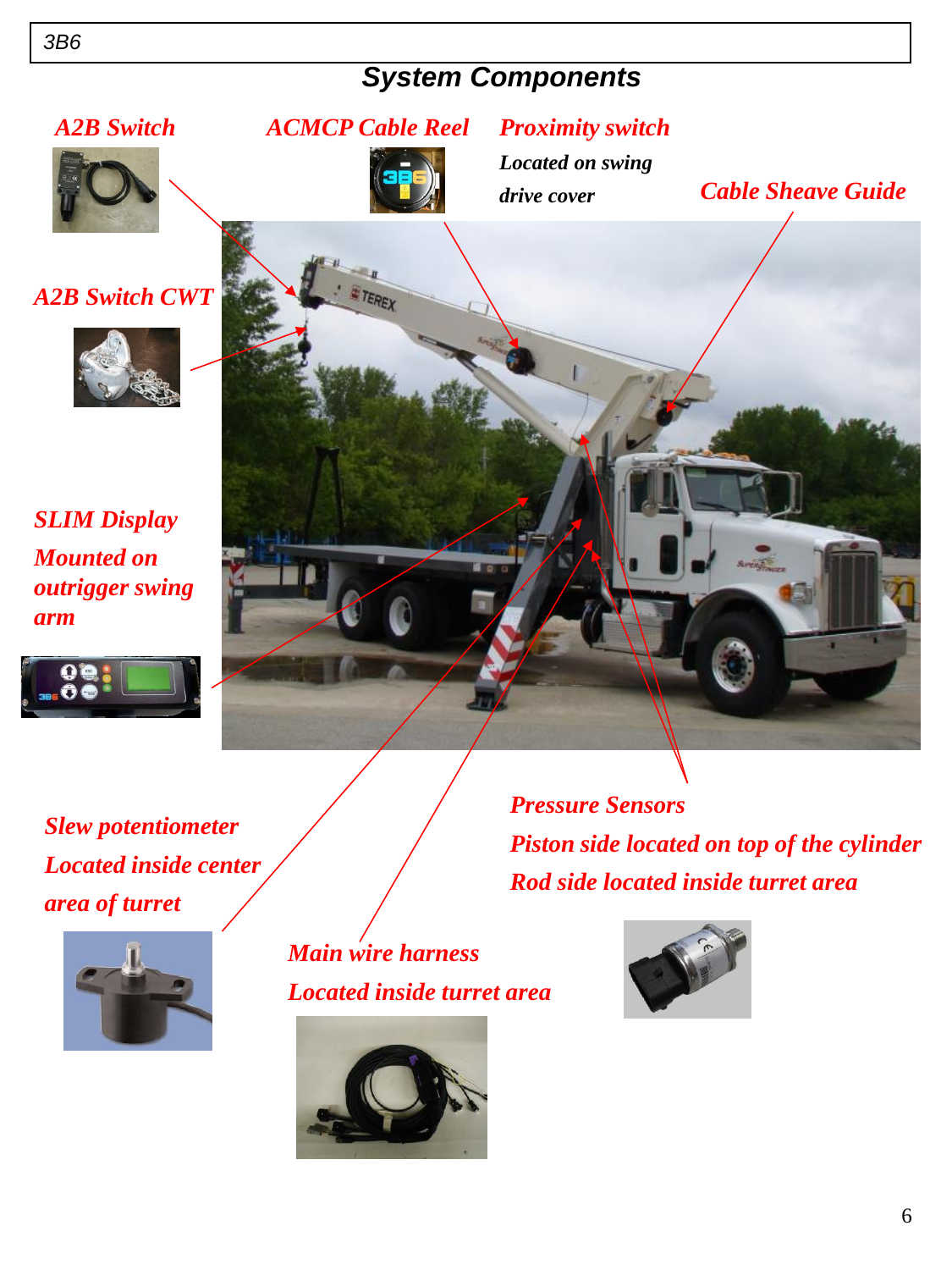

- *1) LCD bar showing the actual load in percentage to the maximum capacity load in that working condition.*
- *2) Green reference: Normal operating area 0-90% capacity.*
- *3) Yellow reference: Pre-warning (Actual load is higher than 90% of maximum capacity).*
- *4) Red reference: Shut-off Zone ( Actual load higher than 100% of maximum capacity).*
- *5) Green Led on: Normal condition 0-90% capacity*
- *6) Yellow Led on: Pre-warning condition (exceeding 90% capacity Audible alarm on )*
- *7) Red Led on: Shut-off condition (100% capacity or higher (Audible alarm on )*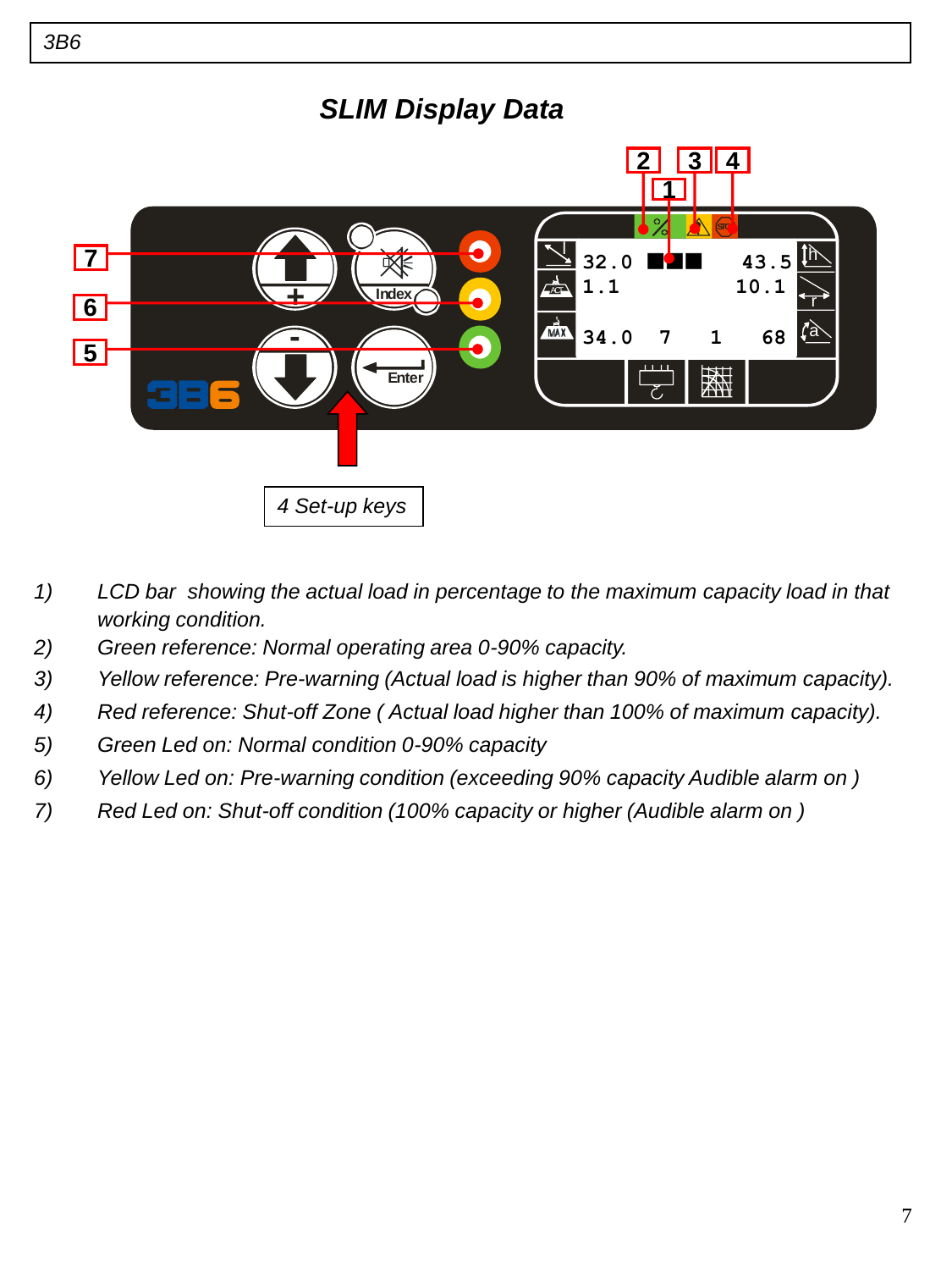

- *8) ACTUAL LOAD LIFTED: ACT Graphic Symbol : Indicates Actual load suspended, value x 1000 in lbs or kgs*
- *9) MAXIMUM CAPACITY LOAD: MAX Symbol; Indicates Maximum allowed load value x 1000 in lbs or kgs*
- *10) WORKING RADIUS: distance between the center of suspended load to center of turret rotation point. Value feet and tenths or meters and tenths.*
- *11) WORKING CONFIGURATION: Operating Mode or program selected.*

 *value in feet and tenths or meter and tenths.*

*12) MAIN BOOM LENGTH: Distance from Boom rotation pin to boom sheave pin. value in percentage 0-100%*

- *13) MAIN BOOM ANGLE: boom angle in degrees relative to the ground value in degrees.*
- *14) BOOM HEIGHT: Distance from boom tip to ground value in feet and tenths or meters and tenths.*
- *15) PARTS of LINE : Number of wire rope rigging*



8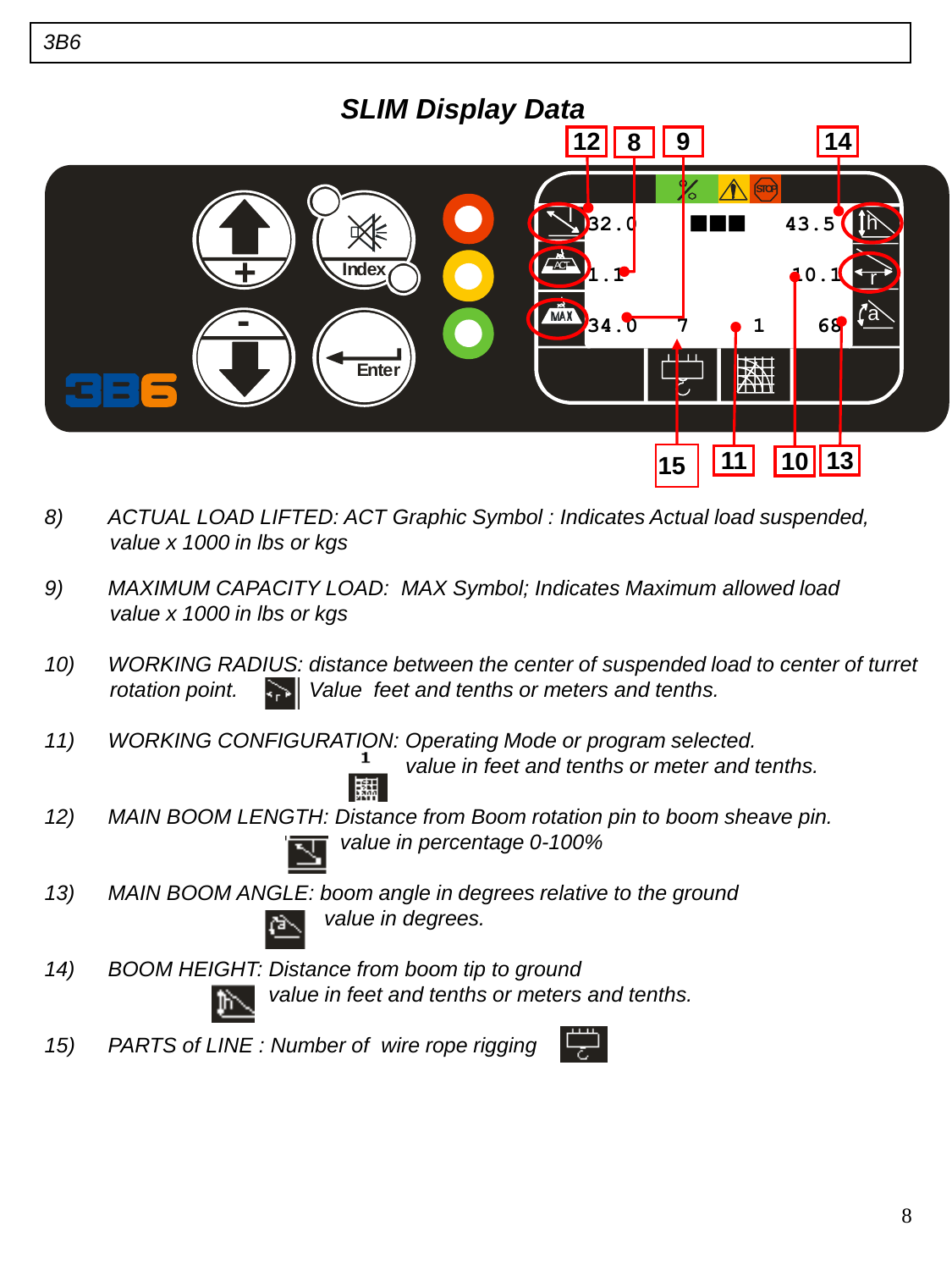#### *Cable Reel Set-Up*

*Remove the cable reel cover using a 3mm allen wrench to connect the wiring on cable assembly (T109064) to the cable reel terminal strip. Use the wiring diagram on page 18.* 





*The Length gear is shipped with a bolt to disengage the length pot from the reel drive gear to avoid damage, in case the cable is released on accident. We will remove this and discard once we have the boom fully retracted and set the Length start voltage at .250vdc. The range for the min length setting with the boom fully retracted is .248 to.253 vdc. Measure between the AGND wire (ground/white) and AN1 wire (length output/green)wire.*

*This must be set prior to the run in process or verification. Replace the cover and tighten the 4 screws, make certain the rubber o-ring gaskets are on the screws to avoid moisture intrusion later.*

 *Note!*

*Make certain the cable is spooled properly on the cable reel before setting the length By fully extending the boom and then retracting the boom allowing the wire to spool on the drum properly..*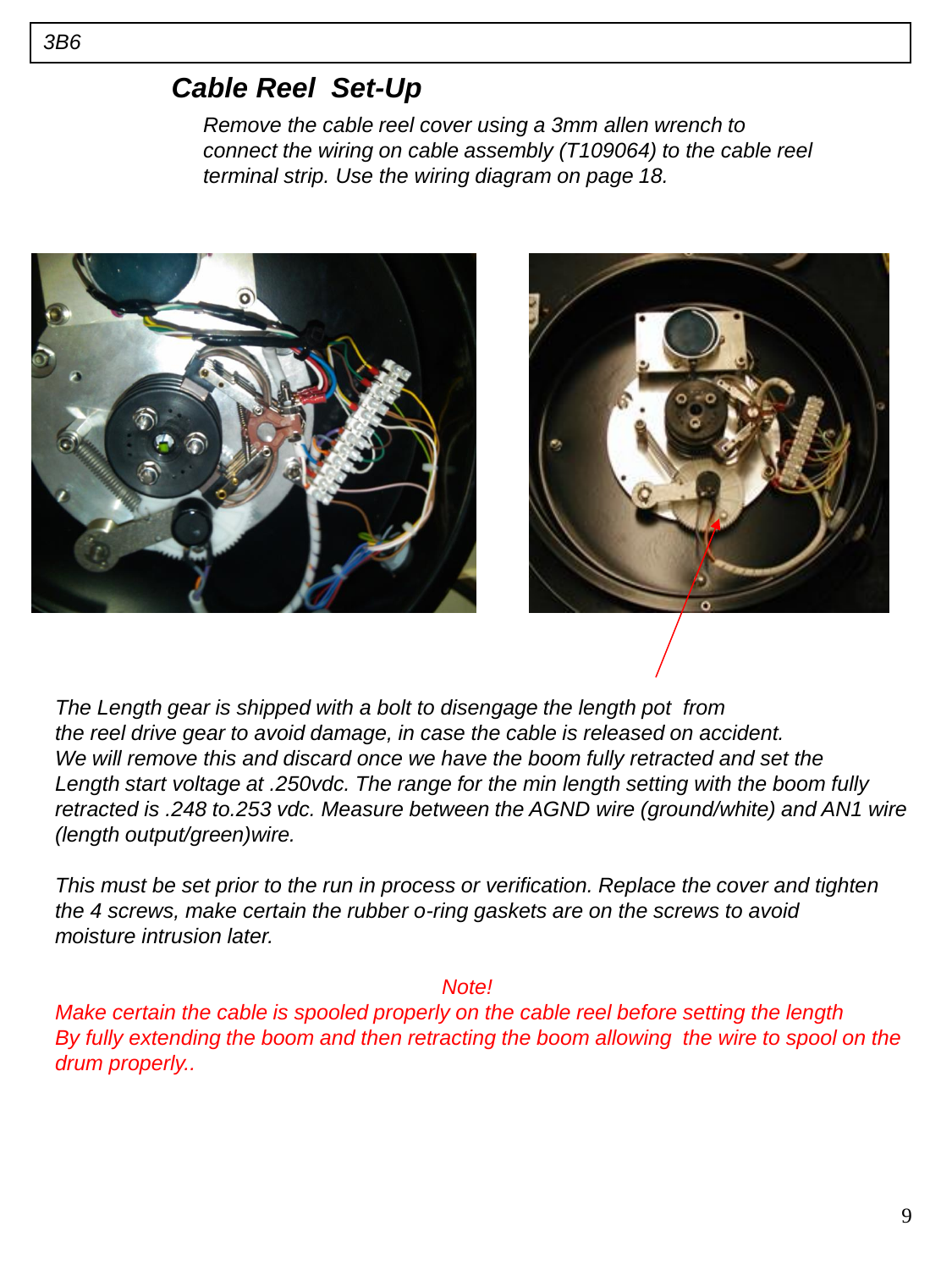### *System Password*

*Once power is applied the display will indicate the software version, date and model number of machine, at that point press and release the ENTER pushbutton.*



*The display will change to the Code access page to enter the password. The displayed value will be 4477 with an asterisk above it.*



*Using the INDEX pushbutton scroll the asterisk over the number and using the UP or DOWN pushbuttons change the value to (1635 ) password for angle and length calibration. Once you have changed the first value use the INDEX pushbutton to scroll the asterisk over the next value to change it. Continue this until the value is 1635.*



Once the value indicates 1635, press and release the ENTER pushbutton to confirm.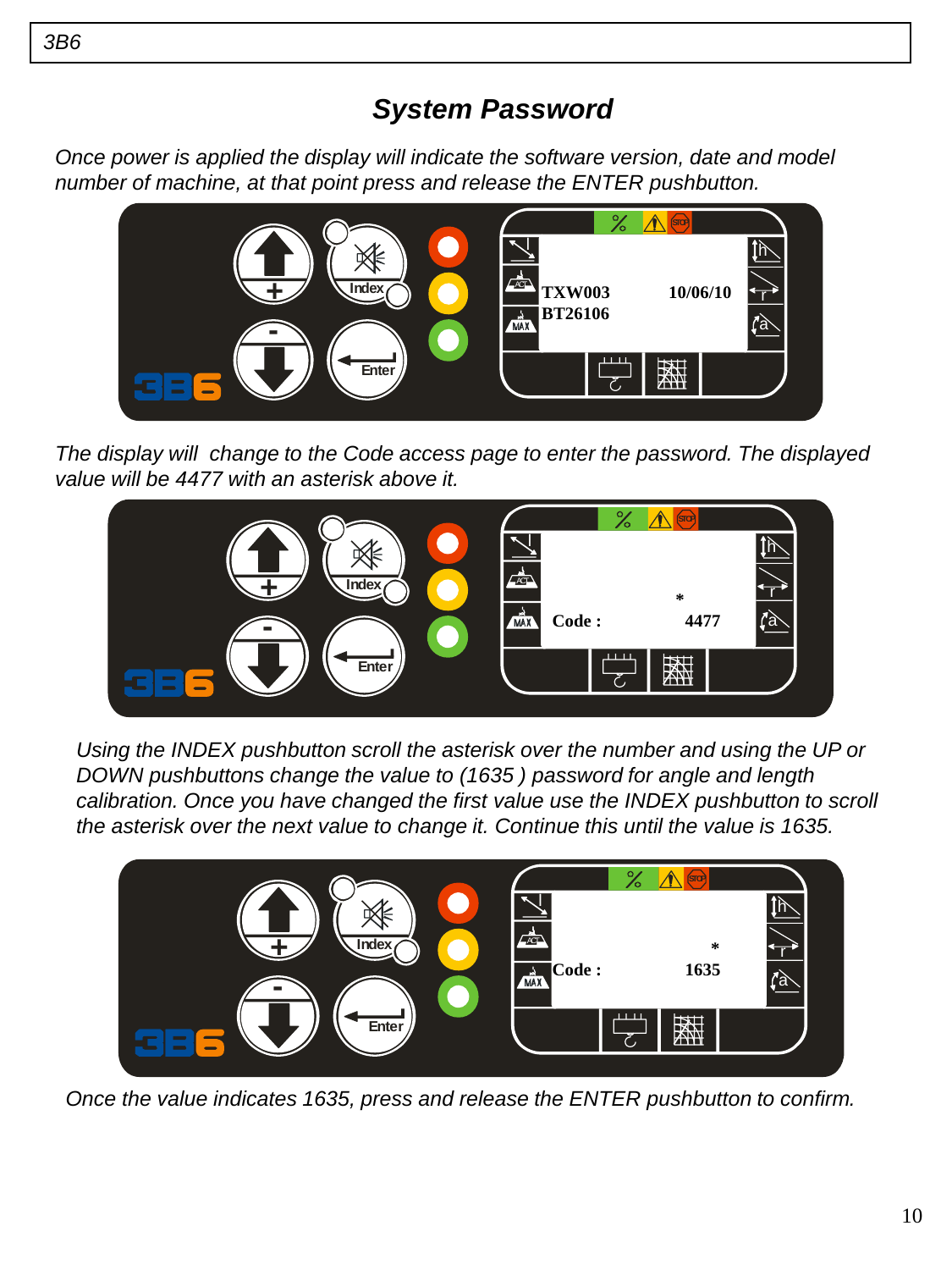### *System Password*

*The display will require confirmation of the program in order to continue. (Note: the display will indicate last program selected)*



*Press and release the ENTER pushbutton again to confirm the parts of line (Note: the display will indicate last parts of line selected)*



*The display now is confirmed and ready to enter the calibration area. ( Note: if an alarm code or message is present in the top center area of the display, it will be flashing on the display) This is normal if the angle or length has not been set yet.*

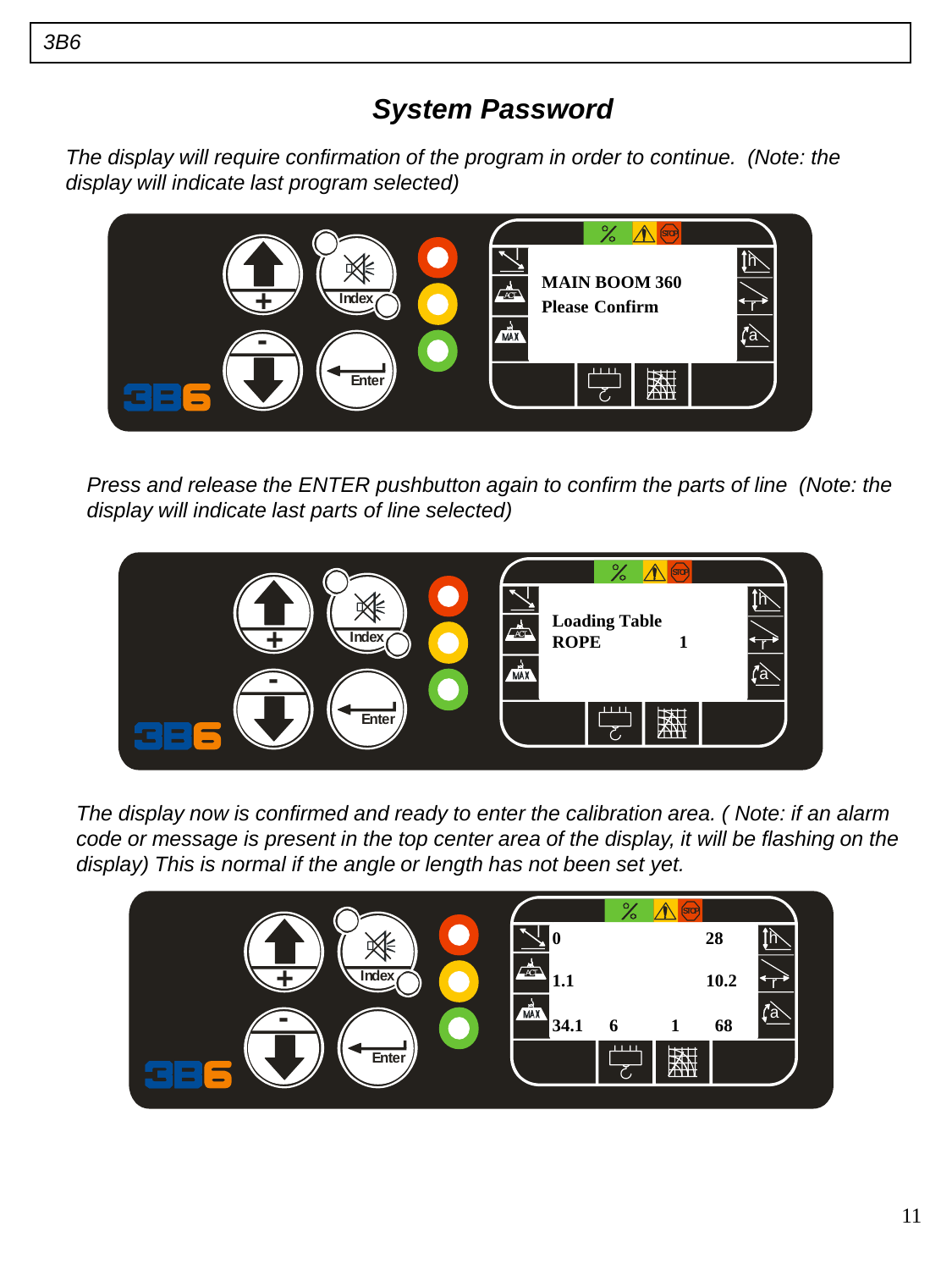#### *Calibration Min settings*

*Boom must be at zero degrees and fully retracted.*

*Press and hold the INDEX pushbutton until the display changes to Indicate CONFIGURATION, 32 Config.*



*Using the UP arrow , press and release until you see the TRANSDUCER, 12 Transd. Min menu and press and release the enter push button.*



*Boom should be at zero degrees and fully retracted to set the zero degree angle and fully retracted boom length. Press and release the ENTER pushbutton the display changes to* 



Once you press and release "Index to Confirm" you have just set the zero degree angle *and fully retracted boom length.*

*If the boom is not at zero degree and fully retracted, you will have to start over. The display changes back to the first menu CONFIGURATION 32 Config.*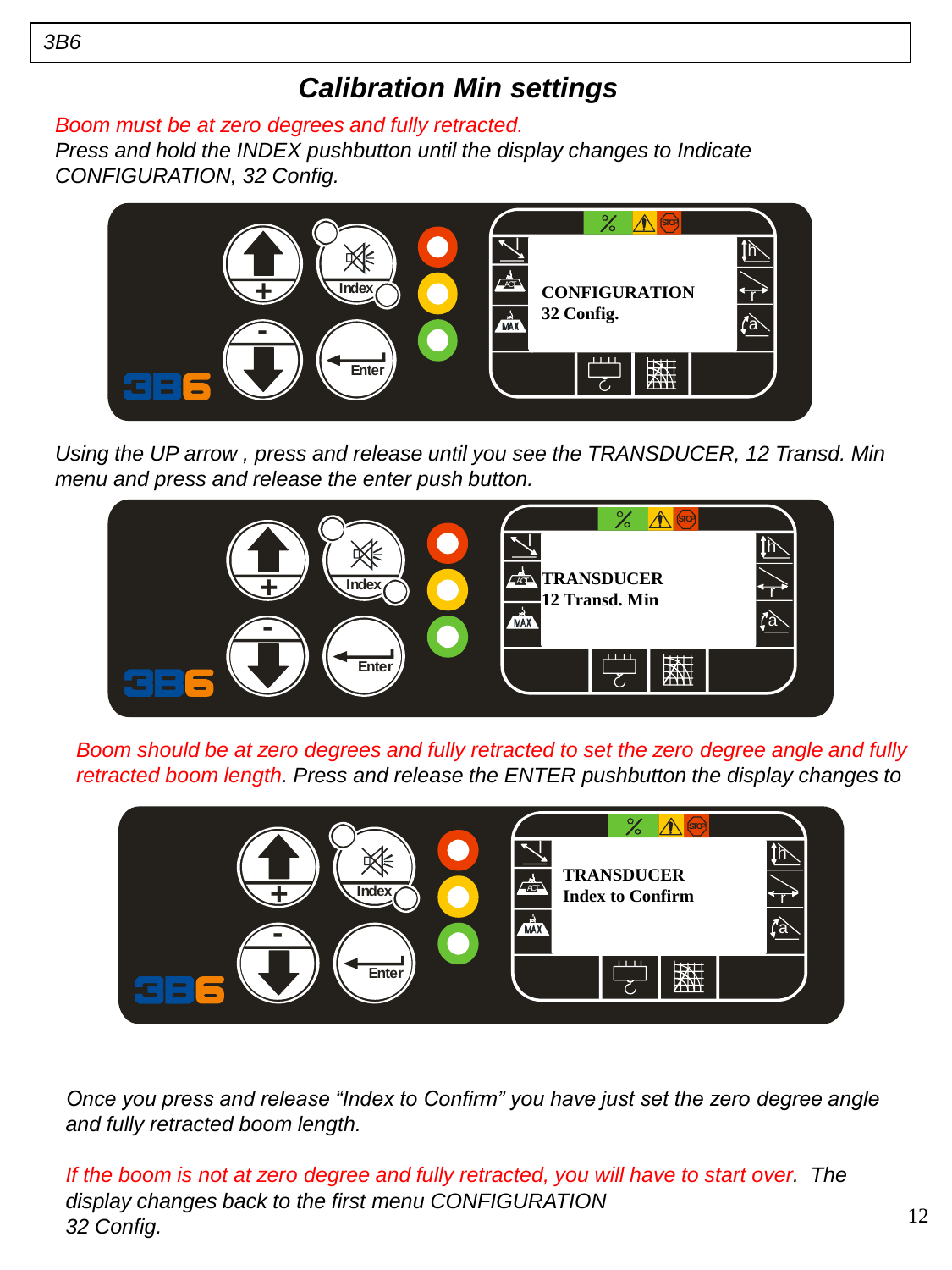#### *Calibration Max settings*

*Fully extend the boom and set the angle between 65-70 degrees.*

*Press and release the UP arrow pushbutton until you see the TRANSDUCER 13 Trands. Max menu.*



*Boom should be fully extended to set the maximum boom length. Press and release the ENTER pushbutton the display changes to* 



*The display changes back to the first menu CONFIGURATION 32 Config.*



Now we must save the calibration for the min and max angle and length settings. Angle *should indicate properly and length should indicate 0 percent when fully retracted and 100 percent when fully extended.*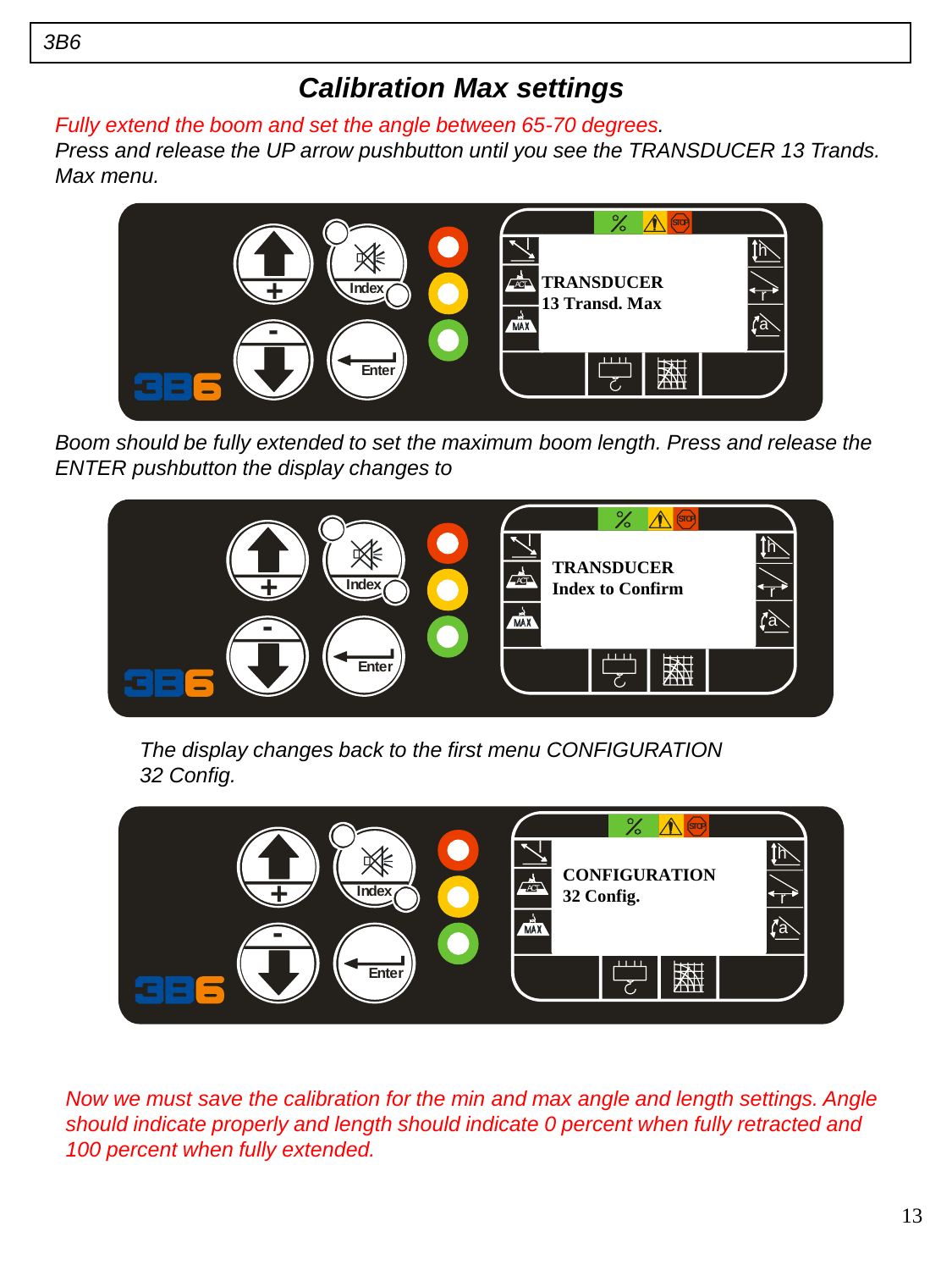*Press and release the UP arrow pushbutton until you see the 01 Save menu.*



*Press and release the ENTER push button and the display will indicate " Saving in Progress" Do not move the machine when saving data!* 



*Once it is saved it will indicate DONE! The calibration is completed. Now we can set the rotation pot.*



*Press and hold the INDEX pushbutton to return to the main display screen.*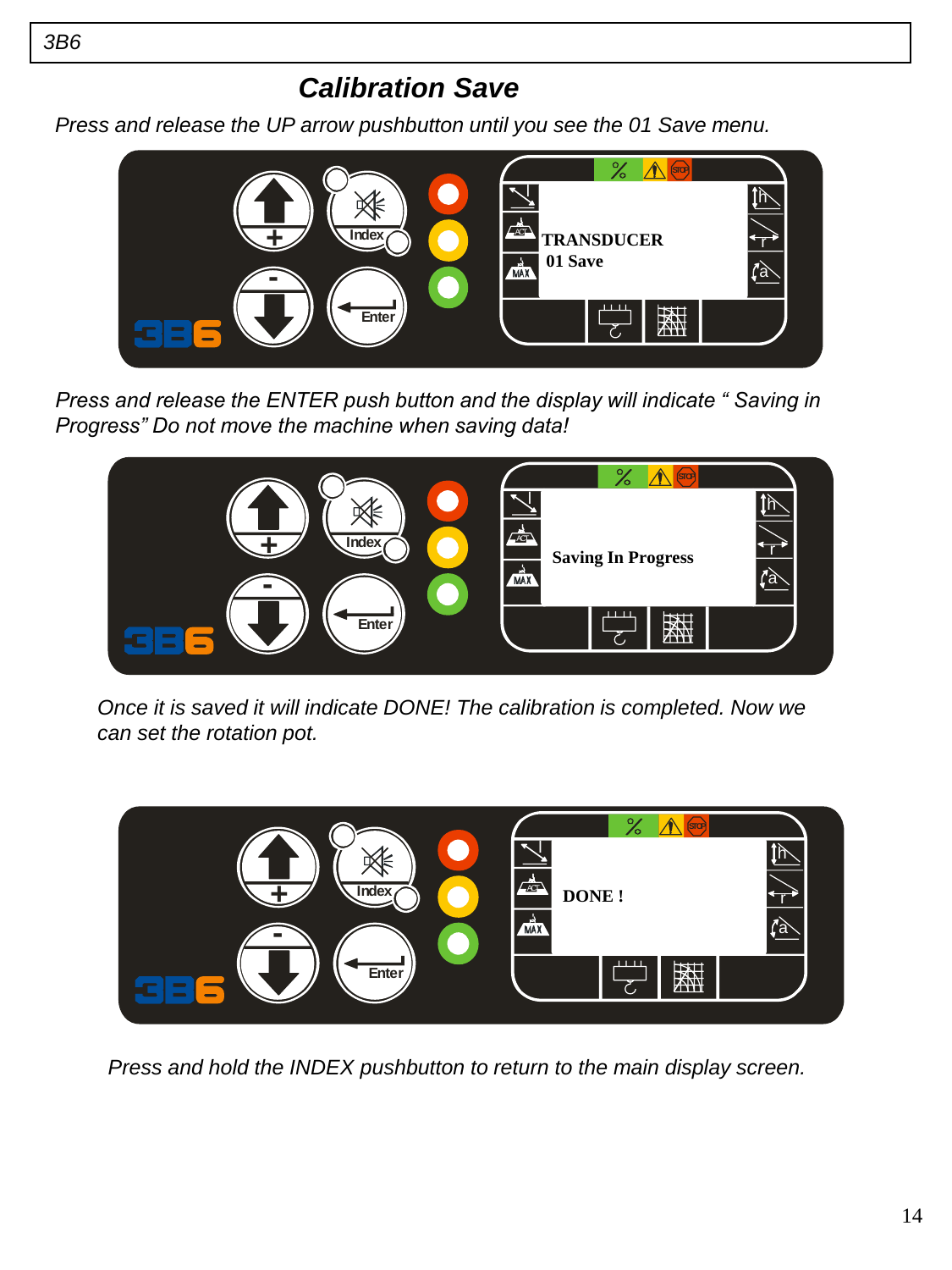#### *Calibration Rotation Sensor*

*Swing the boom, centered directly over the rear of the Machine.*

*Drive Assembly Collar Location is inside turret*

*Rotation pot*



*Loosen the top side set screws on the collar Use a 1.5mm allen wrench.* 

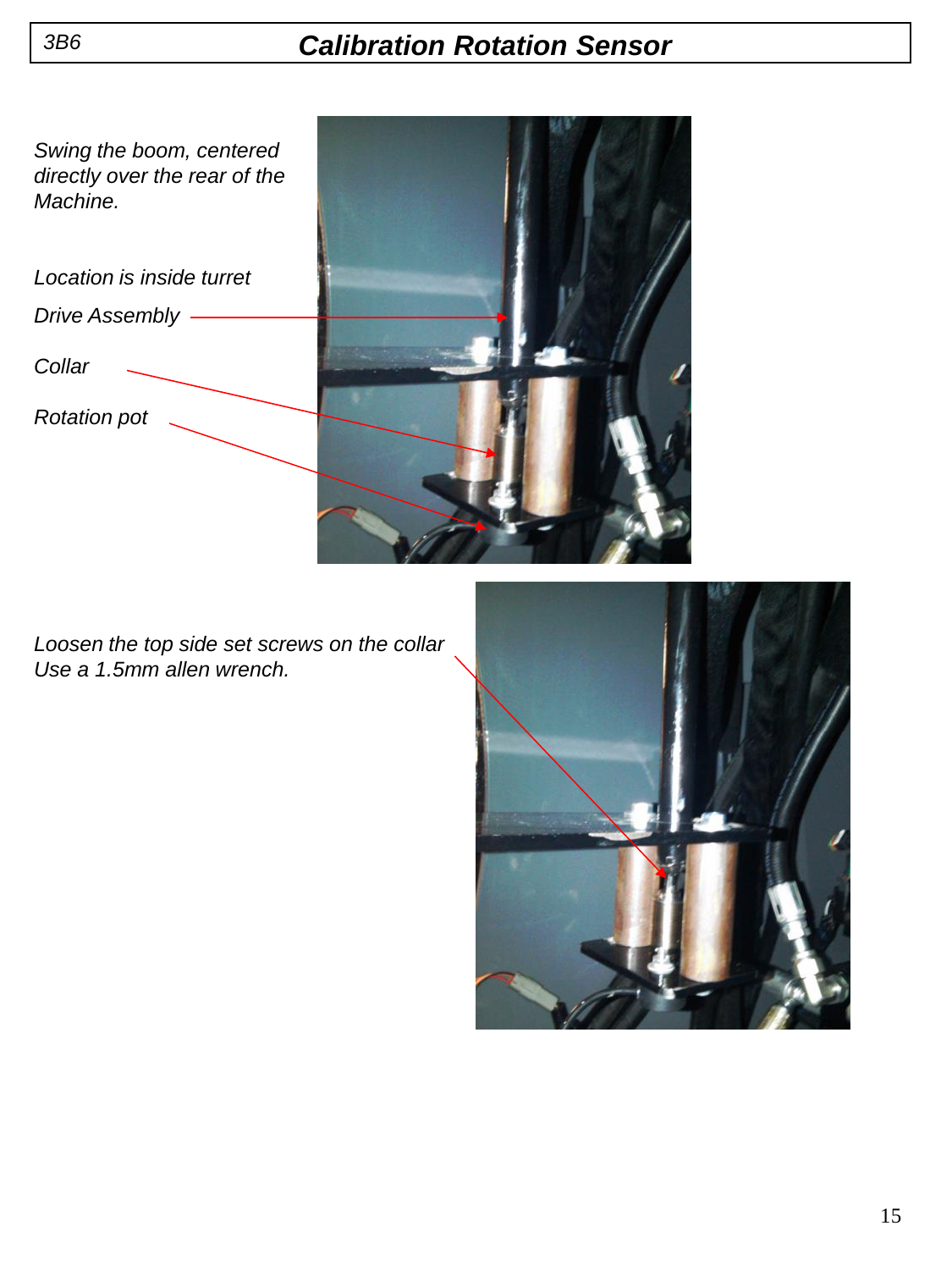#### *Calibration Rotation Sensor*

*Starting from the LMI screen, press and release the ENTER pushbutton. The display will change to*



*Boom must be fully retracted and centered over the rear of the machine. Press and release the UP arrow to scroll to the P10 page. This menu will stay on for about 30 seconds and you will have to start over to get back to the menu again by following the above procedure.*

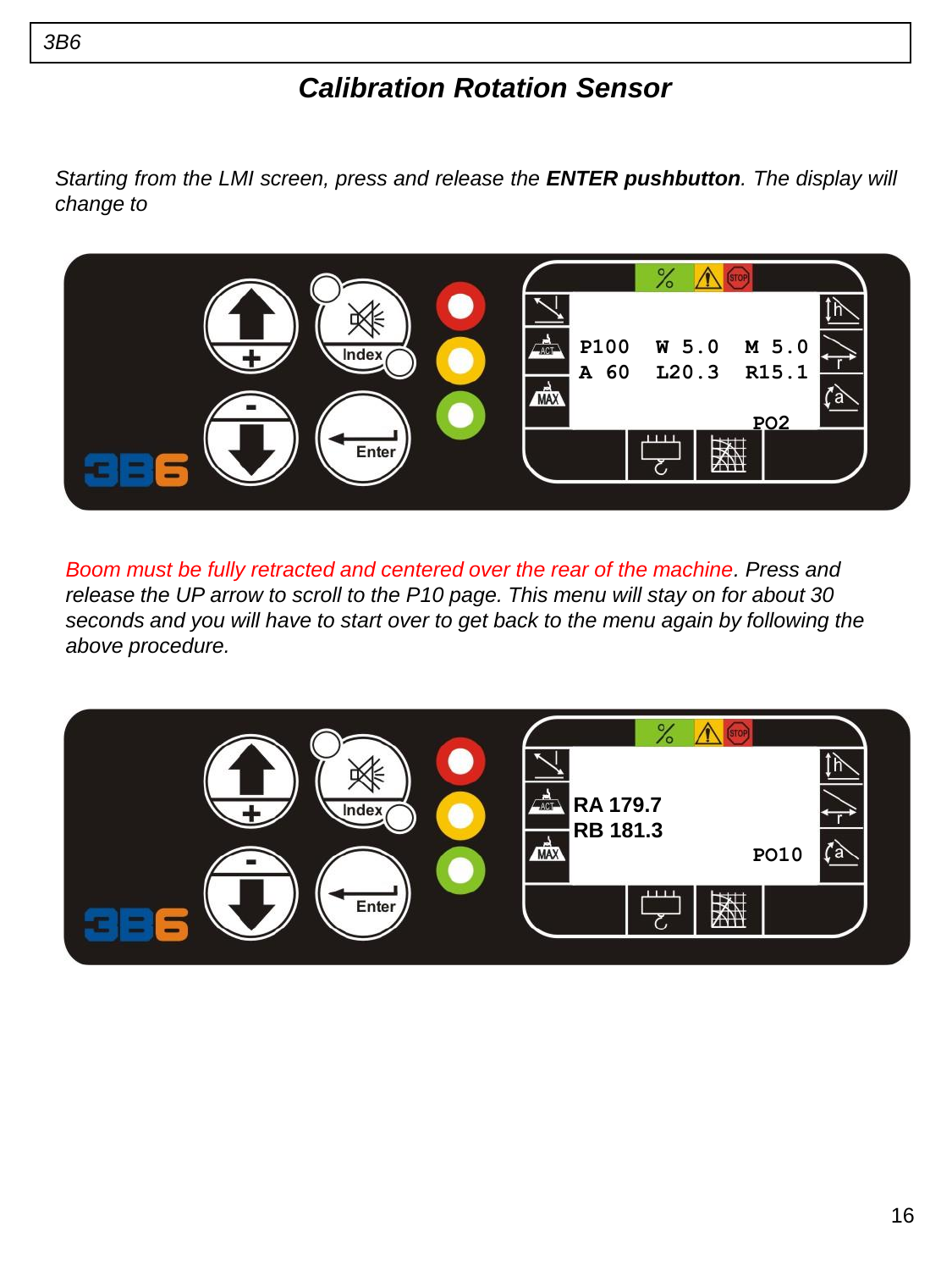*RA/RB is the channels we will adjust the pot to read 180 degrees (average between the two outputs of channel A and B when the boom is directly over the rear of the machine and tighten the set screws on the upper drive assembly and then tighten the drive assembly set screw. Example Channel A is 179.6 channel B is 181.8. Average is around 180 degrees.*

*Now verify the rotation.*



*The displayed parameters are as follows:*

- *RA : Channel A of rotation pot values between 0 to 360 degrees*
- *RB : Channel B of rotation pot values between 0 to 360 degrees*

*Tighten the set screws on the upper drive Assembly with a 1.5mm allen wrench. Due to Allen set screw position, you may have to Tighten one screw then swing the machine to Tighten the second screw. Check the display For accuracy again and lock-tite the screws On top and bottom of the collar.*